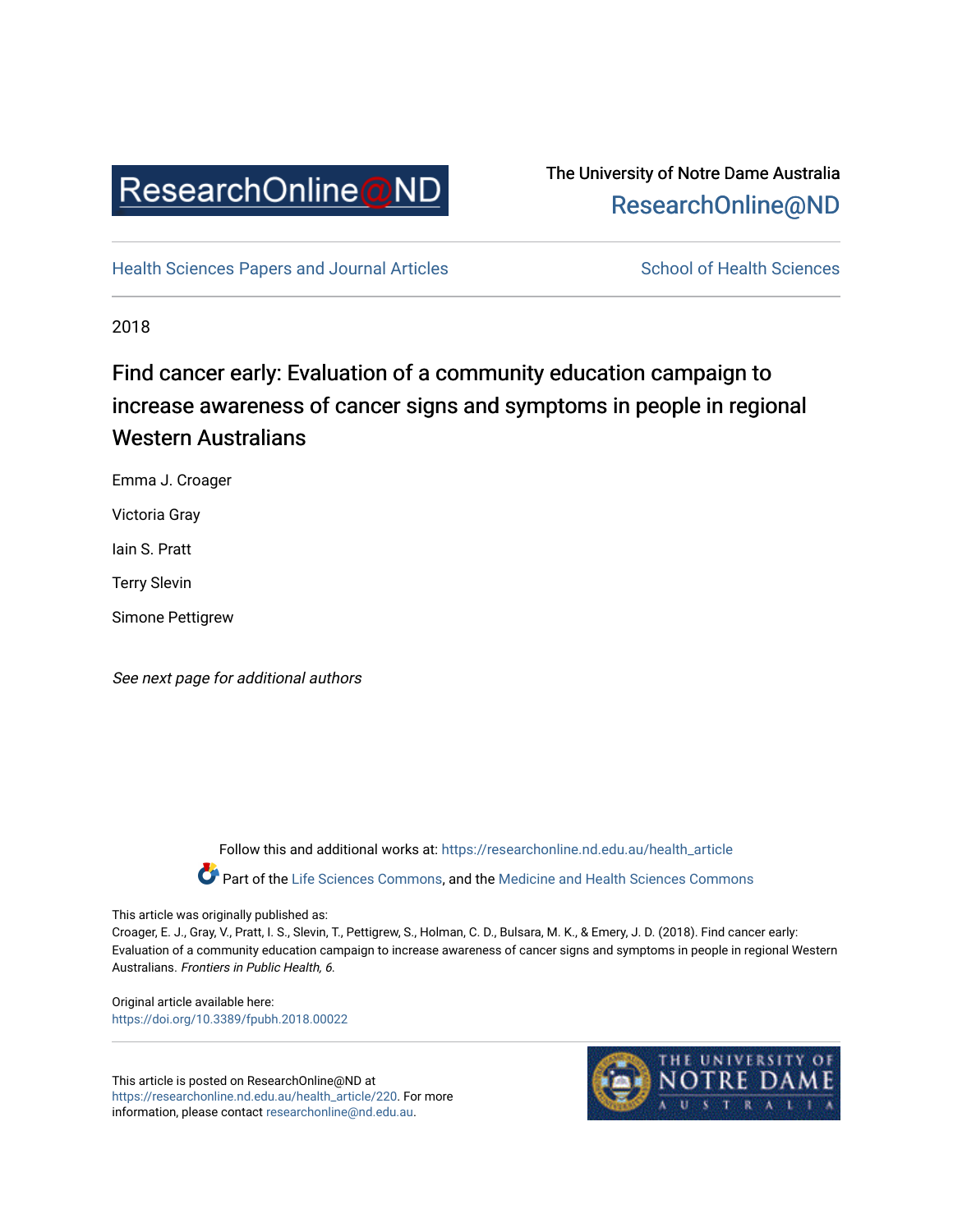#### Authors

Emma J. Croager, Victoria Gray, Iain S. Pratt, Terry Slevin, Simone Pettigrew, C. D'Arcy Holman, Max K. Bulsara, and Jon D. Emery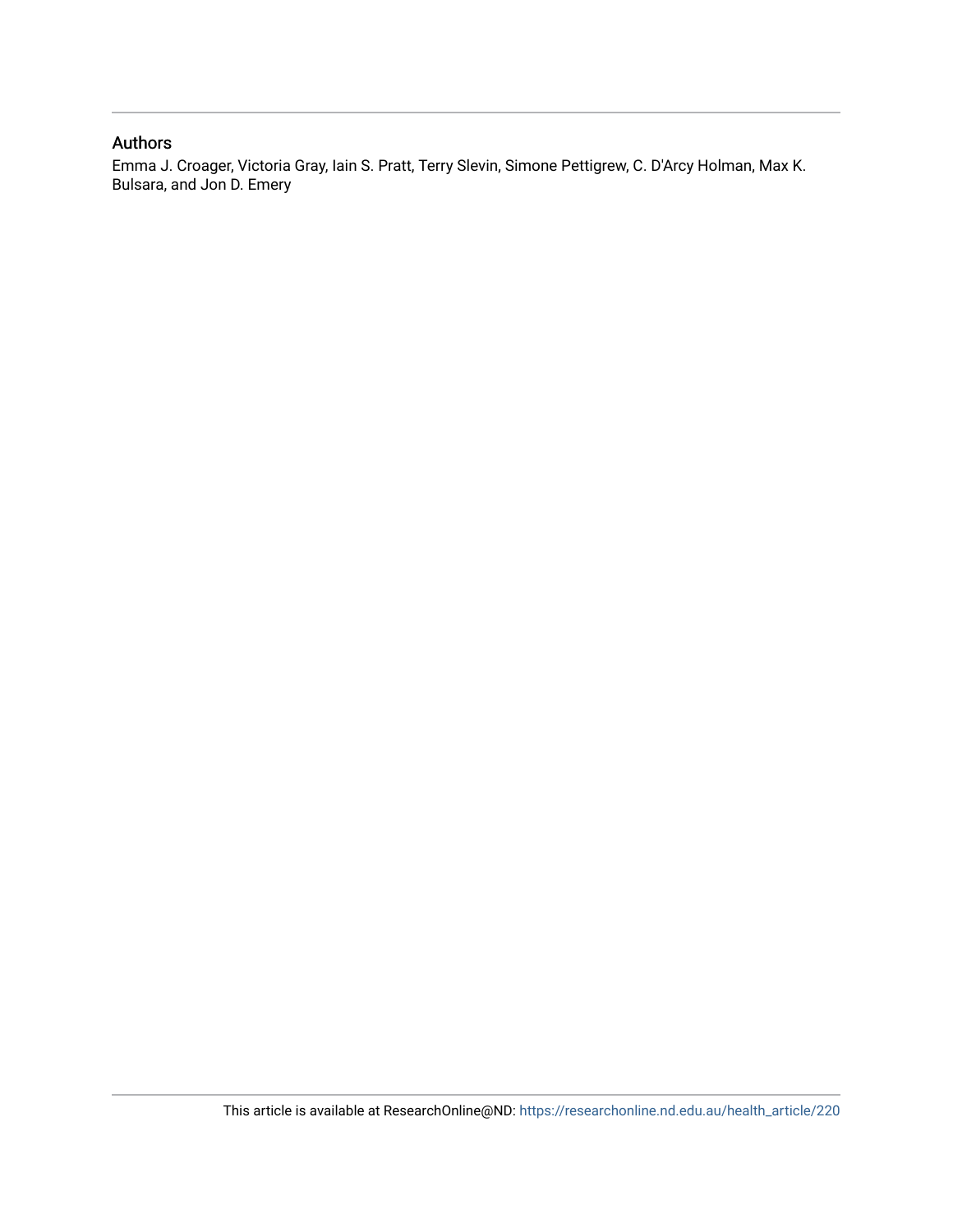This is an Open Access article distributed in accordance with the Creative Commons Attribution 4.0 International (CC BY 4.0) License, which permits unrestricted use, distribution, and reproduction in any medium, provided the original author and source are credited. See[: https://creativecommons.org/licenses/by/4.0/](https://creativecommons.org/licenses/by/4.0/) 

This article originally published in *Frontiers in Public Health* available at: <https://doi.org/10.3389/fpubh.2018.00022>

Croager, E.J., Gray, V., Pratt, I.S., Slevin, T., Pettigrew, S., Holman, C.D., Bulsara, M., and Emery, J. (2018). Find cancer early: Evaluation of a community education campaign to increase awareness of cancer signs and symptoms in people in regional Western Australians. *Frontiers in Public Health, 6*. doi: 10.3389/fpubh.2018.00022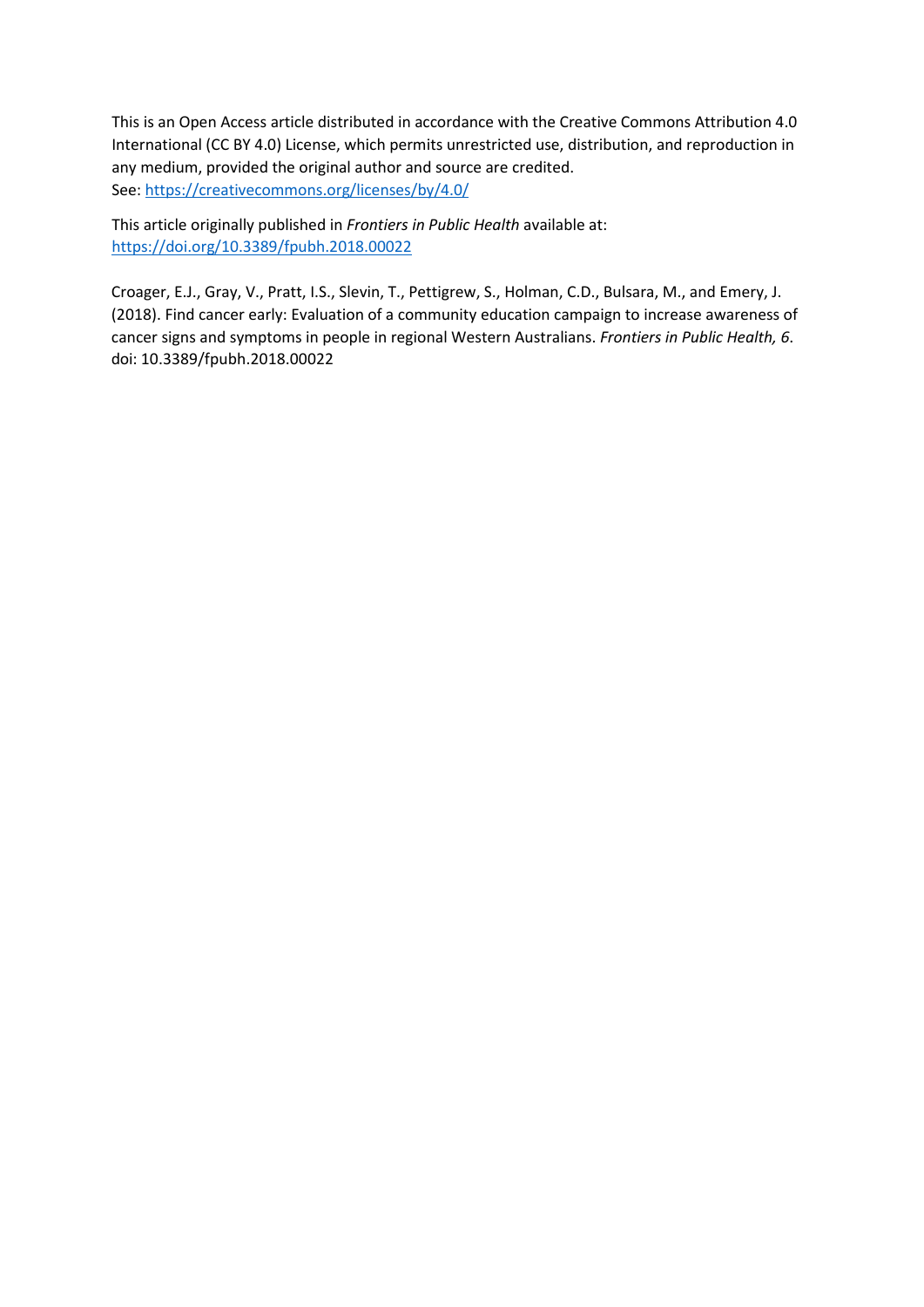



# *[Find Cancer Early](https://www.frontiersin.org/Journal/10.3389/fpubh.2018.00022/full)*: Evaluation of a [Community Education Campaign to](https://www.frontiersin.org/Journal/10.3389/fpubh.2018.00022/full)  **Increase Awareness of Cancer Signs** [and Symptoms in People in Regional](https://www.frontiersin.org/Journal/10.3389/fpubh.2018.00022/full)  **Western Australians**

*[Emma Jane Croager](http://loop.frontiersin.org/people/204858)1 , [Victoria Gray](http://loop.frontiersin.org/people/493911) <sup>2</sup> , [Iain Stephen Pratt1](http://loop.frontiersin.org/people/107395),3\*, Terry Slevin1,3, [Simone Pettigrew3](http://loop.frontiersin.org/people/494030) , C. D'arcy Holman2 , [Max Bulsara4](http://loop.frontiersin.org/people/483745) and Jon Emery <sup>5</sup>*

*1Cancer Council Western Australia, Subiaco, WA, Australia, 2University of Western Australia, Perth, WA, Australia, 3Western Australian Cancer Prevention Research Unit, Curtin University, Perth, WA, Australia, 4University of Notre Dame Australia, Fremantle, WA, Australia, 5University of Melbourne, Melbourne, VIC, Australia*

**Introduction:** Cancer outcomes for people living in rural and remote areas are worse than for those living in urban areas. Although access to and quality of cancer treatment are important determinants of outcomes, delayed presentation has been observed in rural patients.

#### **OPEN ACCESS**

#### *Edited by:*

*Shane Andrew Thomas, Shenzhen International Primary Health Care Research Institute, China*

#### *Reviewed by:*

*Paul Russell Ward, Flinders University, Australia Bojana Matejic, University of Belgrade, Serbia*

> *\*Correspondence: Iain Stephen Pratt [spratt@cancerwa.asn.au](mailto:spratt@cancerwa.asn.au)*

#### *Specialty section:*

*This article was submitted to Public Health Education and Promotion, a section of the journal Frontiers in Public Health*

> *Received: 04 October 2017 Accepted: 22 January 2018 Published: 08 February 2018*

#### *Citation:*

*Croager EJ, Gray V, Pratt IS, Slevin T, Pettigrew S, Holman CD, Bulsara M and Emery J (2018) Find Cancer Early: Evaluation of a Community Education Campaign to Increase Awareness of Cancer Signs and Symptoms in People in Regional Western Australians. Front. Public Health 6:22. doi: [10.3389/fpubh.2018.00022](https://doi.org/10.3389/fpubh.2018.00022)*

Methods: Formative research with people from rural Western Australia (WA) led to the Find Cancer Early campaign. Find Cancer Early was delivered in three regions of WA, with two other regions acting as controls. Staff delivered the campaign using a community engagement approach, including promotion in local media. Television communications were not used to minimize contamination in the control regions. The campaign evaluation was undertaken at 20 months via a computer-assisted telephone interview (CATI) survey comparing campaign and control regions. The primary outcome variable was knowledge of cancer signs and symptoms.

**Results:** Recognition and recall of Find Cancer Early and symptom knowledge were higher in the campaign regions. More than a quarter of those who were aware of the campaign reported seeing the GP as a result of their exposure.

**Conclusion:** Despite limited use of mass media, Find Cancer Early successfully improved knowledge of cancer symptoms and possibly led to changes in behavior. Social marketing campaigns using community development can raise awareness and knowledge of a health issue in the absence of television advertising.

Keywords: health promotion, early detection of cancer, community engagement, rural health, social marketing

# **INTRODUCTION**

There is clear evidence worldwide that cancer outcomes for people living in rural and remote regions are poorer than those living in urban areas ([1](#page-7-0)). Australia is no exception, and although over the past decade much progress has been made in decreasing cancer mortality overall, there has been little progress in decreasing cancer mortality in rural and remote parts of the country ([2](#page-7-1), [3\)](#page-7-2). People living in these areas are 20–30% more likely to die within 5 years of a cancer diagnosis than people from metropolitan areas [\(4\)](#page-7-3).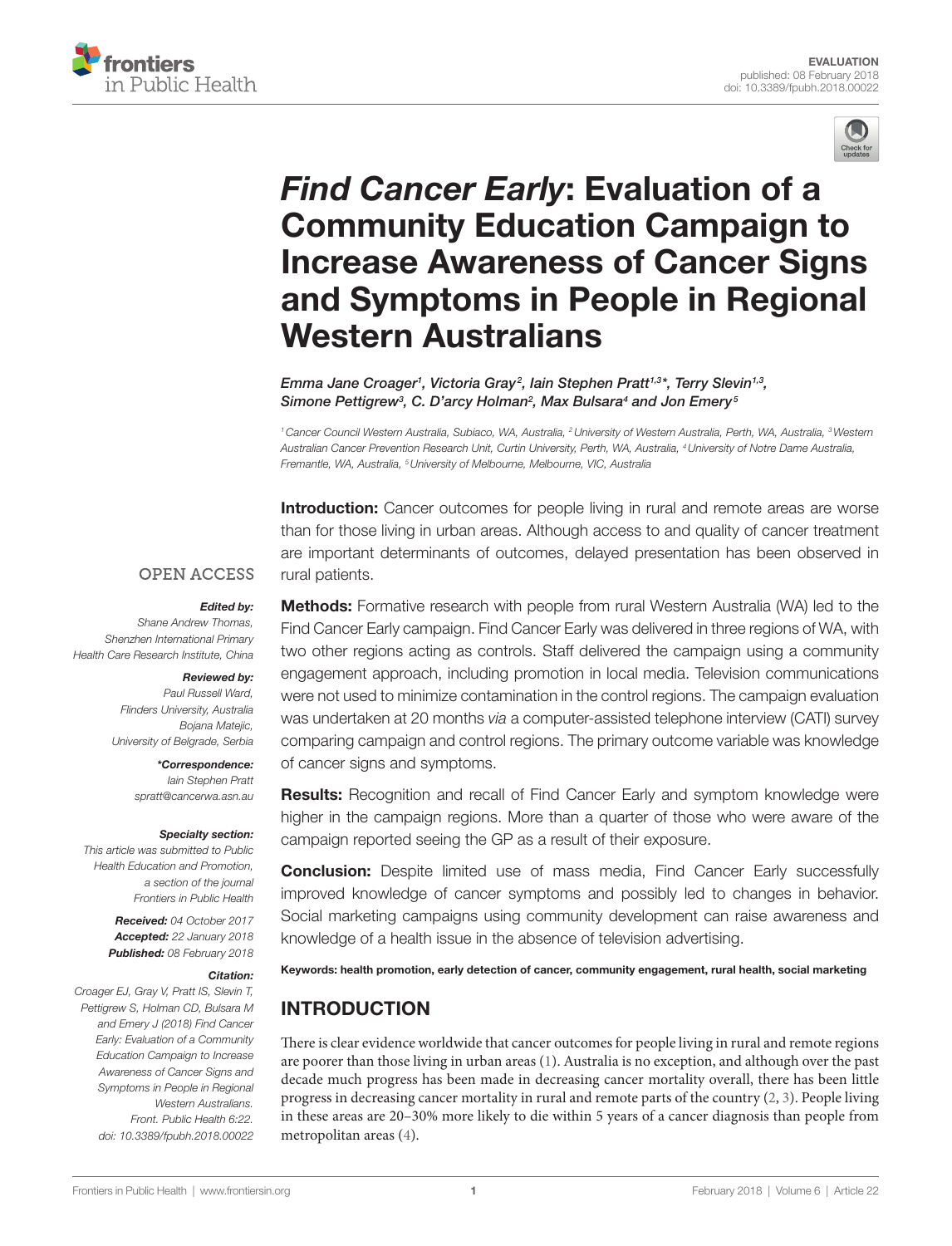Much of the research into why these disparities exist has focused on access to and quality of the treatment received by rural and remote patients [\(2,](#page-7-1) [5](#page-7-4)[–7\)](#page-7-5). As a result, policy initiatives have focused on reducing disparities in access to cancer treatment ([8](#page-8-0)). Although treatment access is an important determinant of outcome, later presentation and later stage of diagnosis have also been observed in rural cancer patients ([9](#page-8-1), [10\)](#page-8-2). International research indicates that the time taken to appraise symptoms and seek help (termed "patient delay") and symptom management in primary care are key determinants of cancer outcome ([11\)](#page-8-3). The longer it takes to diagnose cancer, the lower the survival rate for several common cancers ([12,](#page-8-4) [13](#page-8-5)).

It has recently been shown in Western Australia (WA) that rural cancer patients are less aware of the common signs and symptoms of cancer and more likely to delay seeking medical help than their urban counterparts [\(14](#page-8-6), 15). There are several reasons why these delays may occur, including poor awareness of symptoms, negative beliefs about cancer outcomes, barriers to symptomatic presentation, and poor awareness of cancer risk ([16–](#page-8-7)[21\)](#page-8-8). Low awareness of cancer symptoms and barriers to help-seeking has been shown in the UK to be associated with longer delays in help-seeking ([22\)](#page-8-9). Furthermore, patients' cancer awareness and beliefs influence how promptly GPs refer them for further investigation and how promptly they receive effective treatment ([22\)](#page-8-9). Emery et al. have identified that core characteristics of rural Australians, such as optimism, stoicism, and machismo, probably also contribute to later presentation (15).

Social marketing involves using a range of marketing techniques and communication strategies to encourage changes in health behaviors primarily by influencing individuals' knowledge, attitudes, and behaviors ([23,](#page-8-10) [24](#page-8-11)). Although a systematic review of cancer symptom awareness campaigns published in 2009 found insufficient evidence to support the effect of social marketing campaigns on presentation to health professionals [\(25](#page-8-12)). More recent studies have shown effects of exposure to campaigns on presentation and earlier cancer diagnoses ([26](#page-8-13)[–29](#page-8-14)). Reflecting these findings, community symptom awareness campaigns to reduce late presentation have formed a major component of the UK National Awareness and Early Diagnosis Initiative (NAEDI) to improve cancer outcomes ([30\)](#page-8-15).

## BACKGROUND AND RATIONALE

In November 2011, Cancer Council WA launched a rural cancer symptom awareness campaign called "Find Cancer Early" in three rural regions of WA. The 2-year community-based social marketing campaign aimed to increase people's awareness of the common signs and symptoms of breast, bowel, lung, and prostate cancers, and encourage them not to make excuses to seek help from a doctor when experiencing these signs and symptoms. The target group was people aged 40 years and above. Each region had a local campaign officer responsible for (i) establishing stakeholder relationships with community organizations and local media and (ii) the delivery of campaign messages and activities. Over the 2 years, the main campaign dissemination strategies included modest and restricted paid advertising, unpaid publicity on local radio and in local newspapers and other regional publications,

and extensive community engagement. This paper reports key findings from the process and impact evaluations of the first 20 months of the Find Cancer Early campaign.

# **METHODS**

#### Campaign Theory and Development The Find Cancer Early

The Find Cancer Early public awareness campaign was delivered from November 2011 to 2013 in the Goldfields  $(770,488 \text{ km}^2)$ , Wheatbelt (155,256 km<sup>2</sup>), and Great Southern (39,007 km<sup>2</sup>) regions of WA. Control regions were the Midwest (470,000 km<sup>2</sup>), and Southwest (29,646 km<sup>2</sup>) regions of WA [\(31](#page-8-16)). The Pilbara and Kimberley regions were excluded because they were demographically different to the control and campaign regions (higher proportion of younger and Aboriginal people and transient workforces) and had other structural barriers to the early detection and treatment of cancer (e.g., greater distances to primary care and treatment centers). The campaign and control regions were matched for population size, demographics, including age, sex, Aboriginality, and socioeconomic status (as determined by postcode) and cancer incidence.

#### Find Cancer Early

Find Cancer Early campaign materials were developed based on findings from a previous exploratory mixed-methods study that identified barriers to symptom appraisal and help-seeking behavior in people from rural WA (15). Key themes identified included optimism, stoicism, machismo, fear, embarrassment, and competing demands. Concepts reflecting these themes were developed using content from Cancer Research UK's "Spot Cancer Early" (now "Spot Cancer Sooner") and the UK National Health Service's "3 week cough" campaigns [\(32](#page-8-17), [33\)](#page-8-18), incorporating language and imagery reflecting rural Western Australian values. Concepts were tested in community fora in the campaign target regions and feedback was used to further refine the campaign materials. The resulting materials were simple, non-medical, and used "everyday" words and imagery relevant to people in rural WA. As Cancer Council WA is a familiar brand in WA, the Find Cancer Early campaign materials used the same blue and yellow color scheme. The tagline "The earlier cancer is found, the greater chance of successful treatment" was included because participants in the exploratory study wanted the campaign to focus on the positives associated with early detection, rather than the negatives associated with cancer ([15\)](#page-8-19). The signs and symptoms communicated were agreed on and endorsed by cancer specialists as being important for the early detection of cancer.

The primary communication was a plain-language symptom checklist, which was used in print media, posters, and banners. Other materials included four 30s radio advertisements (one for each cancer type—breast, bowel, lung, and prostate), postcards featuring rural images and quotations about symptoms relevant to the four cancers, postcards providing strategies to overcome barriers to seeking help, and a DVD featuring health professionals and rural community members discussing the common signs and symptoms of the cancers and what to do. A campaign website was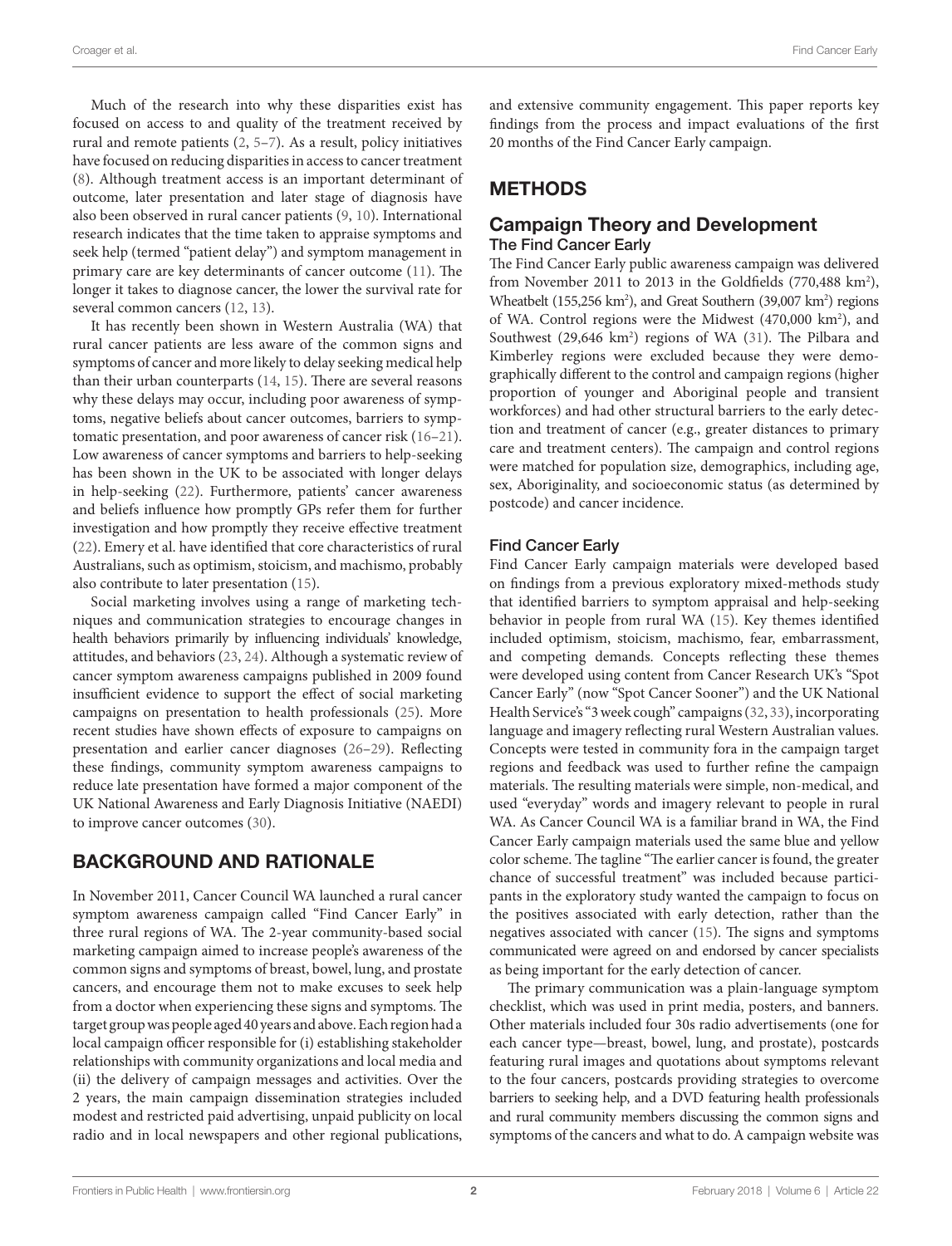also developed [\(www.findcancerearly.com.au](http://www.findcancerearly.com.au)). Due to concerns over contamination into control regions, the website was not actively promoted or optimized for search engines.

Five campaign officers, with a combined full-time equivalent (FTE) of three full-time workers, delivered the campaign across the three campaign regions. These campaign officers all had training or experience in health promotion or community development. They used a community engagement approach to (i) build partnerships with community organizations and local media and (ii) disseminate the campaign messages across their regions through presentations, displays, and campaign resource distribution. Paid advertising (six bursts of 2–4 weeks) and unpaid publicity on local radio and in community newspapers and other regional publications supplemented this dissemination strategy. Television and online media were not used for either paid advertising or unpaid news stories to minimize contamination of the control regions.

#### Process Evaluation

Process measures included media exposure (paid and unpaid print and radio) and number of community presentations and displays delivered by campaign staff to promote the Find Cancer Early messages. Media exposure was estimated by the number and reach of paid and unpaid press and radio coverage. Newspapers and radio stations were carefully selected to minimize contamination of the control regions.

#### Impact Evaluation

The primary outcome variable was knowledge of cancer signs and symptoms. Other outcome variables included campaign awareness and monitoring and acting on signs and symptoms.

Computer-assisted telephone interviews (CATI) were conducted with adults 40 years of age and older from campaign  $(n = 726)$  and control  $(n = 726)$  regions. An *a priori* power analysis determined that this sample size would be sufficient to detect a 5% difference in impact measures between campaign and control regions [\(34](#page-8-20)). Households were randomly selected from the Western Australian White Pages telephone directory. Participants were excluded if they were under 40, had not been resident in the region for at least 6 months, or were unable to complete the interview in English. The participation rate among those who were eligible was 94.1%.

Quotas were set to ensure equal numbers of respondents from the campaign regions and control regions and equal representation by gender and age group (40–49, 50–64, and 65+ years). Interviews were carried out during a 4-week period from July 1, 2013. Ethics approval was obtained from The University of Western Australia's Human Research Ethics Committee (RA/4/1/ 4527).

To minimize order effects and priming, the questionnaire started with basic demographic information and cancer symptom knowledge before assessing campaign recall and recognition. The remainder of the questionnaire measured message salience, perceived impact, behavioral intention, and behavior change.

Symptom knowledge was assessed by one open-ended question asking respondents to nominate the most common signs and symptoms of cancer. Respondents were able to provide as many

responses as desired. Responses were post-coded into categories by the interviewer.

Campaign awareness (recall plus recognition) was assessed using an existing campaign evaluation protocol [\(35](#page-8-21)[–38](#page-8-22)). Specifically, campaign recall was evaluated by asking whether respondents had heard any health messages about cancer in the last year, and then probing for more information on those messages to identify mentions of the Find Cancer Early campaign. Campaign recognition among those exhibiting no recall was assessed by providing brief descriptions of the campaign materials and asking respondents whether they had seen them.

As per Morley et al. ([37\)](#page-8-23), four-point Likert-type scales (response anchors "strongly disagree" to "strongly agree") were used to assess whether the Find Cancer Early Campaign was perceived to be believable, easy to understand, personally relevant, informative, and a cause of discomfort among those respondents exhibiting campaign recall or recognition. Overall agreement or disagreement was calculated by summing "strongly agree" with "agree" and "strongly disagree" with "disagree." These respondents were also asked whether they had acted or considered acting on the campaign message and the nature of any such action.

## Statistical Analysis

Data were analyzed using SPSS 24, with the null hypothesis having no difference between the campaign and control regions. Pearson chi-squared tests (two-sided) were conducted on all categorical data. Continuous data were analyzed using an independentsample's *t*-test.

# RESULTS

#### Sample Characteristics

Sample characteristics are shown in **[Table 1](#page-5-0)**. Quota sampling ensured that the campaign and control samples did not differ on key demographic characteristics (sex and age). There was no difference observed between the campaign and control samples in the proportion of respondents reporting a previous cancer diagnosis (15.4 vs 16.7%, respectively,  $p = 0.52$ ).

#### Process Evaluation

After 20 months, 214,317 Find Cancer Early publications had been distributed, 435 community sessions were delivered, and

<span id="page-5-0"></span>

| characteristic | Male      | n   | $\frac{0}{0}$ | n   |               |                                   |  |
|----------------|-----------|-----|---------------|-----|---------------|-----------------------------------|--|
|                |           |     |               |     | $\frac{0}{0}$ |                                   |  |
| Sex            |           | 356 | 49.0          | 354 | 48.7          | $\gamma^2$ (1, N = 1,452) = 0.01, |  |
|                | Female    | 370 | 51.0          | 372 | 51.3          | $p = 0.92$                        |  |
| Age            | $40 - 49$ | 231 | 31.8          | 222 | 30.6          | $\gamma^2$ (2, N = 1,452) = 0.26, |  |
|                | $50 - 64$ | 248 | 34.2          | 252 | 34.7          | $p = 0.88$                        |  |
|                | $65+$     | 247 | 34.0          | 252 | 34.7          |                                   |  |
| History of     | Yes       | 121 | $16.7^\circ$  | 112 | 15.4          | $\chi^2(1, N = 1,452) = 0.414$ ,  |  |
| cancer         | No.       | 605 | $83.3^\circ$  | 614 | 84.6          | $p = 0.52$                        |  |
| Total          |           | 726 | 100           | 726 | 100           |                                   |  |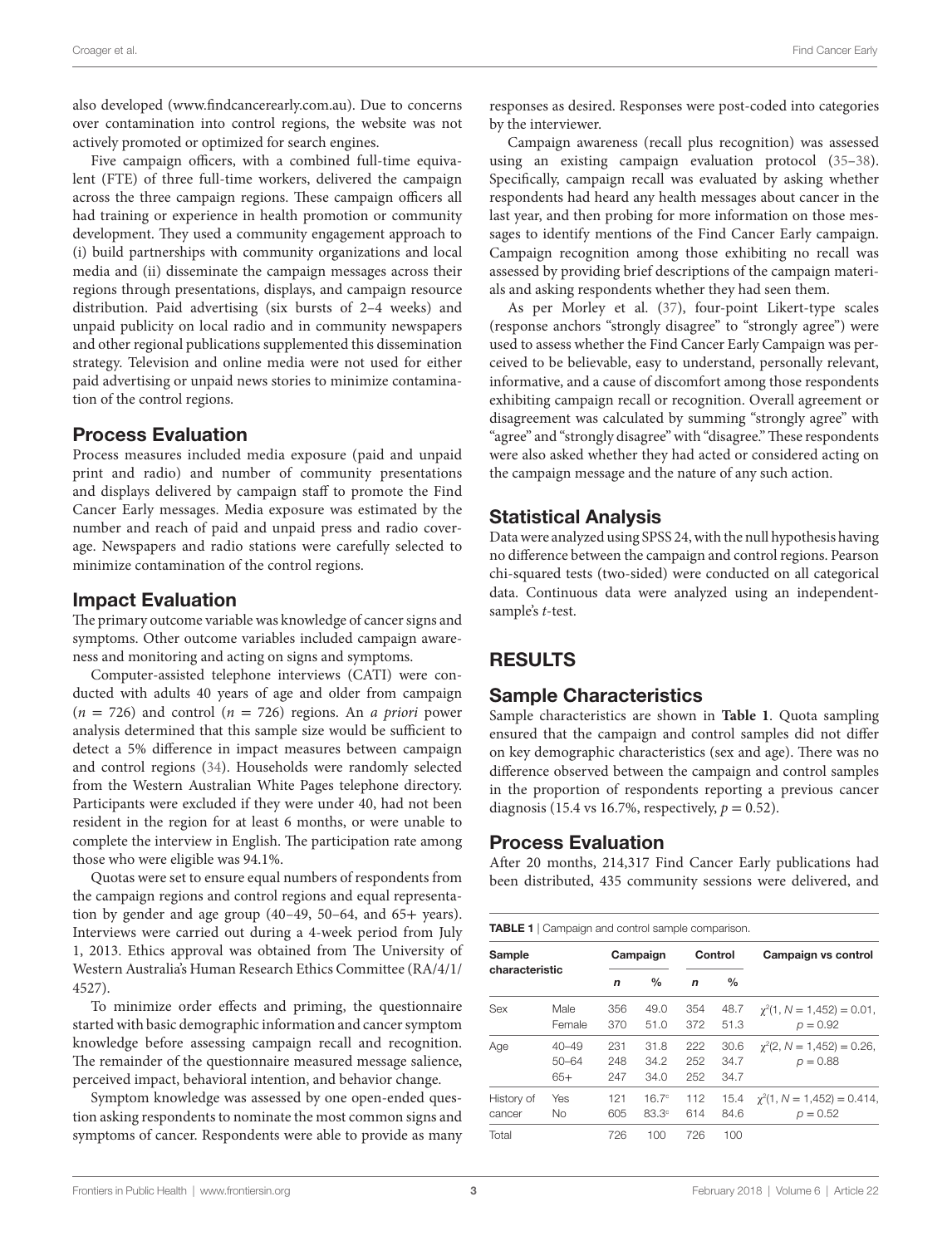691 unpaid media items had been achieved. This was in addition to paid advertising in local print and radio (**[Table 2](#page-6-0)**).

#### Campaign Impact on Knowledge

During the telephone interview, knowledge of cancer signs and symptoms was assessed prior to campaign awareness to minimize priming. Participants were asked: "Can you please tell me what you think are the most common signs and symptoms of cancer?" This question was based on Cancer Research UK's Cancer Awareness Measure (CAM) for symptom awareness ([39\)](#page-8-24). The term "signs and symptoms" was explained if needed, but no further prompting occurred. The total number of cancer signs and symptoms correctly identified was higher in the campaign regions than in the control regions (1.65 vs 1.31,  $p = 0.000$ ). Notably, people in the campaign regions were more likely to identify "blood in your poo," "blood in your pee," and "an unusual pain, lump, or swelling" than people in the control regions (**[Table 3](#page-6-1)**).

#### Campaign Awareness

Residents of the campaign regions were more likely than residents of the control region to have "heard or seen any health message about cancer in the last year," (88.2 vs 80.3%;  $\chi^2[1,$ 

<span id="page-6-0"></span>

| <b>TABLE 2</b>   Process measures November 2011-July 2013. |               |                        |  |  |  |
|------------------------------------------------------------|---------------|------------------------|--|--|--|
| <b>Measure</b>                                             | <b>Number</b> | <b>Estimated reach</b> |  |  |  |
| Checklists distributed                                     | 130,388       | 130,388                |  |  |  |
| Postcards distributed                                      | 78,317        | 78.317                 |  |  |  |
| DVDs distributed                                           | 4,170         | 4,170                  |  |  |  |
| Aboriginal resources distributed                           | 1,262         | 1,262                  |  |  |  |
| Community presentations                                    | 312           | 6.549                  |  |  |  |
| Static displays                                            | 123           |                        |  |  |  |
| Regional newspaper articles                                | 89            | 573,380                |  |  |  |
| Local newspaper/newsletter articles                        | 602           | 283.520                |  |  |  |
| Radio interviews                                           | 10            |                        |  |  |  |
| Paid newspaper advertisements (1/4 page)                   | 162           | 2.262.498              |  |  |  |
| Paid radio advertisements (30s)                            | 1,490         |                        |  |  |  |
| Total population aged 40 years and above                   | 121.600       |                        |  |  |  |

<span id="page-6-1"></span>TABLE 3 | Knowledge of cancer signs and symptoms.

| Symptom recall                        | Campaign    |               | Control |               | Campaign vs<br>control      |       |
|---------------------------------------|-------------|---------------|---------|---------------|-----------------------------|-------|
|                                       | $\mathbf n$ | $\frac{0}{0}$ | N       | $\frac{0}{0}$ | $\chi^2$<br>$(1,N = 1,452)$ | р     |
| Coughing up blood<br>(included once)  | 56          | 7.7           | 51      | 7.0           | 0.25                        | 0.616 |
| A cough or croaky voice               | 53          | 7.3           | 38      | 5.2           | 2.64                        | 0.104 |
| Becoming more short<br>of breath      | 39          | 5.4           | 40      | 5.5           | 0.01                        | 0.908 |
| Blood in your pee<br>(included once)  | 128         | 17.6          | 60      | 8.3           | 28.25                       | 0.000 |
| Blood in your poo                     | 227         | 31.3          | 136     | 18.7          | 30.42                       | 0.000 |
| Problems peeing                       | 29          | 4.0           | 22      | 3.0           | 1.00                        | 0.318 |
| Looser poo (diarrhea)                 | 44          | 6.1           | 40      | 5.5           | 0.20                        | 0.653 |
| An unusual pain, lump,<br>or swelling | 464         | 63.9          | 425     | 58.5          | 4.41                        | 0.036 |
| Unexplained weight loss               | 157         | 21.6          | 140     | 19.3          | 2.80                        | 0.094 |

 $N = 1,452$  = 16.84,  $p = 0.000$ ). Residents of the campaign regions had greater recall and recognition of the Find Cancer Early campaign (**[Table 4](#page-6-2)**). Total awareness (prompted and unprompted) was 61.4% in the campaign regions vs 20.4% in the control regions  $(\chi^2[1, N = 1,452] = 253.00, p = 0.000).$ 

## **Campaign Salience**

Most people who were aware of the campaign reported that it was easy to understand (98.5%), believable (98.8%), relevant to them (75.4%), and did not make them feel uncomfortable (82.6%). However, only 44% of people who were aware of the campaign felt that it taught them something new.

## Campaign Impact on Intention and Behavior

Among those who were aware of the campaign, almost half (46.9%) thought about doing something, and more than a third (34.3%) reported doing something as a result of exposure. As shown in **[Table 5](#page-6-3)**, the most common intention and behavior was to see a doctor/GP.

# **DISCUSSION**

Awareness of the importance of the early detection of cancer, knowledge of cancer signs and symptoms, and self-reported cancer-related intentions or behaviors were higher in the Find Cancer Early campaign regions than in the control regions. Although the quasi-experimental, post-test design limits causal inference, the large effect sizes and lack of plausible confounders (resulting from demographically matched campaign and control regions and low likelihood of pre-existing differences in outcome measures) suggest that Find Cancer Early was a successful campaign. Outcomes were achieved despite the inability to use television and online media because of the need to avoid contamination in the control

<span id="page-6-2"></span>Table 4 | Recall and recognition of the *Find Cancer Early* campaign.

| <b>Campaign awareness</b> |     | Campaign      | Control |               |  |
|---------------------------|-----|---------------|---------|---------------|--|
|                           | Ν   | $\frac{0}{0}$ | n       | $\frac{0}{0}$ |  |
| Unprompted recall         | 56  | 7.7           | 12      | 17            |  |
| Prompted recognition      | 390 | 53.7          | 136     | 18.7          |  |
| Not aware                 | 280 | 38.6          | 578     | 79.6          |  |
| Total                     | 726 | 100           | 726     | 100           |  |

*Campaign vs control:* χ*<sup>2</sup> (2, N* = *1,452)* = *254.63, p* = *0.000.*

<span id="page-6-3"></span>Table 5 | Intentions and behaviors among those aware of the *Find Cancer Early* campaign.

| Campaign impact              | Aware of the campaign $(n = 405)$ |      |  |  |
|------------------------------|-----------------------------------|------|--|--|
| Intention (thought about)    | n                                 | $\%$ |  |  |
| Seeing a doctor/GP           | 117                               | 28.9 |  |  |
| Monitoring symptoms          | 43                                | 10.6 |  |  |
| Increasing symptom knowledge | 15                                | 3.7  |  |  |
| <b>Behavior</b>              |                                   |      |  |  |
| Saw a doctor/GP              | 105                               | 25.9 |  |  |
| Monitored symptoms           | 22                                | 5.4  |  |  |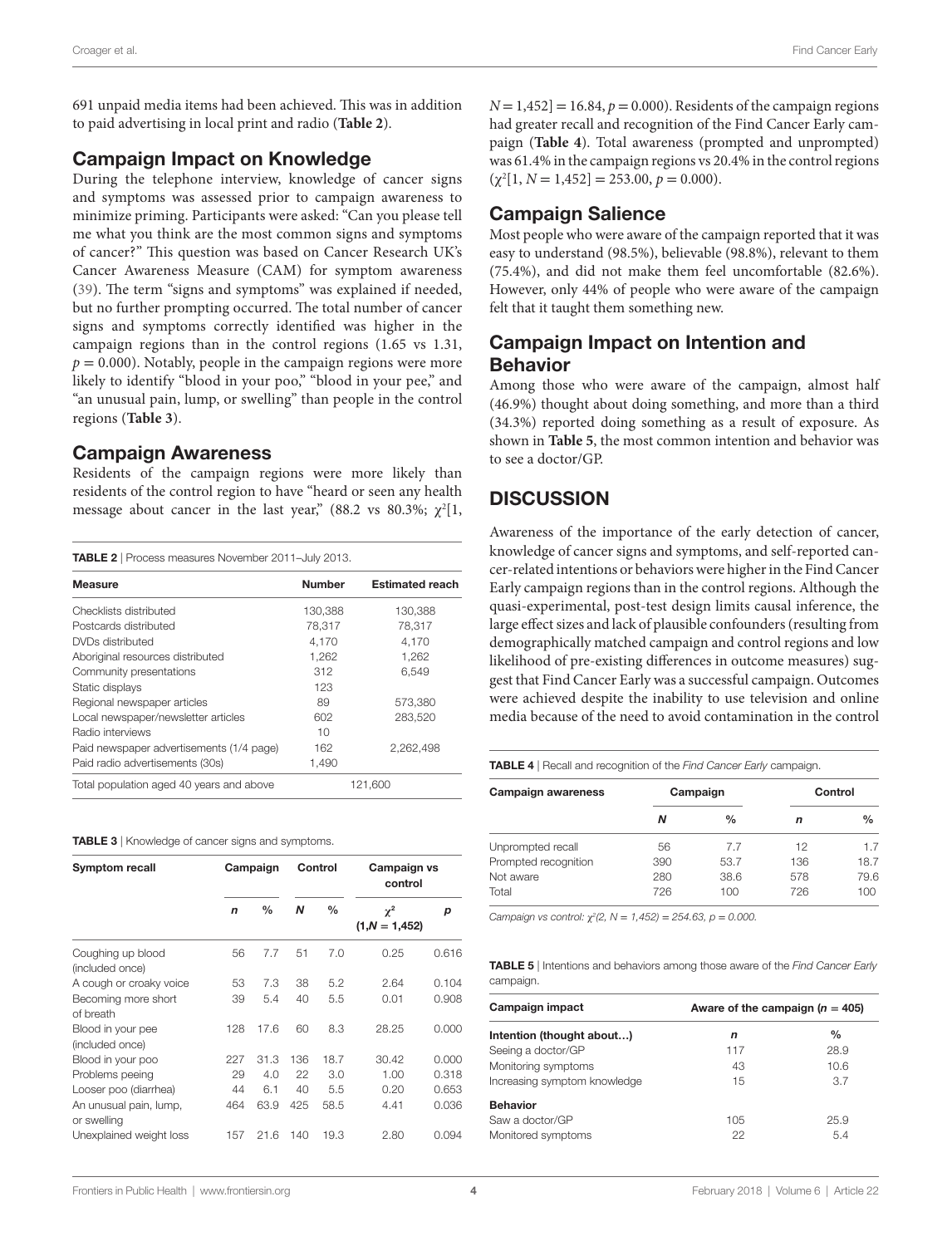regions. Importantly, the results suggest that it is possible to develop a successful social marketing campaign without these media forms when the target audience is rural communities and effort is invested in community development strategies. Further, the results support the potential effectiveness of the alternative social marketing activities used in the intervention, including community engagement by the regional campaign officers and delivery of the campaign through community partnerships and local paid media. A similar approach has previously been reported for successful delivery of the Act-Belong-Commit mental health campaign ([40\)](#page-8-25).

The encouraging outcome of the Find Cancer Early campaign in raising awareness is likely to be the result of two primary factors. First, extensive formative research was carried out with people living in regional WA to guide the development and refinement of campaign messages and materials (15). This resulted in the implementation of positively framed campaign messages using simple language and a clear call to action that was salient for the intended target audience. Second, the community engagement approach used alongside the limited purchased media was important in enhancing the reach of the campaign. Campaign officers successfully formed ongoing partnerships throughout their regions to promote campaign messages. Importantly, the media buy was supplemented substantially with unpaid media coverage that was generated by campaign officers developing effective working relationships with local community groups and media outlets. This was achieved by building personal relationships with local editorial staff and providing story and picture opportunities relevant to the communities targeted by these regional publications.

Due to the restriction on TV and online advertising, this study could not test the relative impact of mass media advertising in communicating early detection messages compared to the community-based approach adopted in the Find Cancer Early campaign. It is likely that greater investment in the intervention and the use of high impact media channels such as television would have achieved better outcomes. Future campaign evaluation will potentially allow for these comparisons to be made.

Symptom awareness campaigns remain a major strategy internationally as part of cancer control. For example, they have formed a major component of the UK NAEDI to improve cancer outcomes [\(30\)](#page-8-15). Initial observational data from a lung cancer awareness campaign in England showed greater intentions to attend a GP with a cough, increases in chest X-ray requests, and higher incidence of lung cancer diagnoses [\(26\)](#page-8-13).

# **REFERENCES**

- <span id="page-7-0"></span>1. Coleman MP, Forman D, Bryant H, Butler J, Rachet B, Maringe C, et al. Cancer survival in Australia, Canada, Denmark, Norway, Sweden, and the UK, 1995–2007 (the International Cancer Benchmarking Partnership): an analysis of population-based cancer registry data. *Lancet* (2011) 377(9760):127–38. doi:[10.1016/S0140-6736\(10\)62231-3](https://doi.org/10.1016/S0140-6736(10)62231-3)
- <span id="page-7-1"></span>2. Coory MD, Ho T, Jordan SJ. Australia is continuing to make progress against cancer, but the regional and remote disadvantage remains. *Med J Aust* (2013) 199(9):605–8. doi:[10.5694/mja13.10055](https://doi.org/10.5694/mja13.10055)
- <span id="page-7-2"></span>3. Australian Institute of Health and Welfare (AIHW), Australasian Association of Cancer Registries (AACR). *Cancer in Australia: An Overview 2014*. Canberra: AIHW (2014). (Cancer series No. 90. Cat. no. CAN 88).

This evaluation has limitations. Most notable, as previously mentioned, the cross-sectional, single-time-point data collection does not allow for causation to be inferred. In addition, individual-level socioeconomic data were not collect, so it is not possible to say that the control and campaign samples were matched or representative for education or income.

There are lessons for practice that can be taken from this evaluation. First, the importance of formative research in the development of the campaign materials. It is likely that the strong campaign awareness was in part due to the salience of the materials. Second, community engagement—or on the ground health promotion—remains an effective yet often overlooked strategy in changing knowledge, attitude, and beliefs, at least in older adults living in regional communities. Finally, it is important to evaluate behavior change campaigns, particularly when delivered *via* nontraditional methods.

# **CONCLUSION**

Evaluation of Find Cancer Early demonstrates the potential effectiveness in rural communities of a modest social marketing campaign combined with community development strategies in increasing awareness of cancer signs and symptoms.

# AUTHOR CONTRIBUTIONS

TS, JE, CH, VG, and EC conceptualized and designed the study. EC managed campaign and staff. VG developed and tested materials, and coordinated campaign delivery. IP developed and tested evaluation survey and analyzed data. MB provided statistical expertise to ensure sample size powered adequately. SP contributed to evaluation survey design and analysis. JE and CH conceptualized and designed the Improving Rural Cancer Outcomes (IRCO) study. All authors have been involved in drafting and critical evaluation of the manuscript.

# FUNDING

Find Cancer Early was part of the IRCO project. IRCO was funded by a National Health Medical Research Council (NHMRC) Partnership Grant (Grant ID 572765) and the AH Crawford Society. Find Cancer Early message development and testing was funded by a Cancer and Palliative Care Research and Evaluation Unit (CaPCREU) Small Grant. Campaign evaluation was funded by the Val Lishman Health Research Foundation.

- <span id="page-7-3"></span>4. Australian Institute of Health and Welfare (AIHW). *Rural, Regional and Remote Health: Indicators of Health System Performance*. Canberra: AIHW (2008). (Rural Health Series No. 10. Cat. No. PHE 103).
- <span id="page-7-4"></span>5. Baade PD, Dasgupta P, Aitken JF, Turrell G. Distance to the closest radiotherapy facility and survival after a diagnosis of rectal cancer in Queensland. *Med J Aust* (2011) 195(6):350–4. doi[:10.5694/mja10.11204](https://doi.org/10.5694/mja10.11204)
- 6. Hall SE, Holman CD, Wisniewski ZS, Semmens J. Prostate cancer: socio-economic, geographical and private-health insurance effects on care and survival. *BJU Int* (2005) 95(1):51–8. doi[:10.1111/j.1464-410X.2005.05248.x](https://doi.org/10.1111/j.1464-410X.2005.05248.x)
- <span id="page-7-5"></span>7. Mitchell KJ, Fritschi L, Reid A, McEvoy SP, Ingram DM, Jamrozik K, et al. Rural-urban differences in the presentation, management and survival of breast cancer in Western Australia. *Breast* (2006) 15(6):769–76. doi:[10.1016/j.](https://doi.org/10.1016/j.breast.2006.04.001) [breast.2006.04.001](https://doi.org/10.1016/j.breast.2006.04.001)